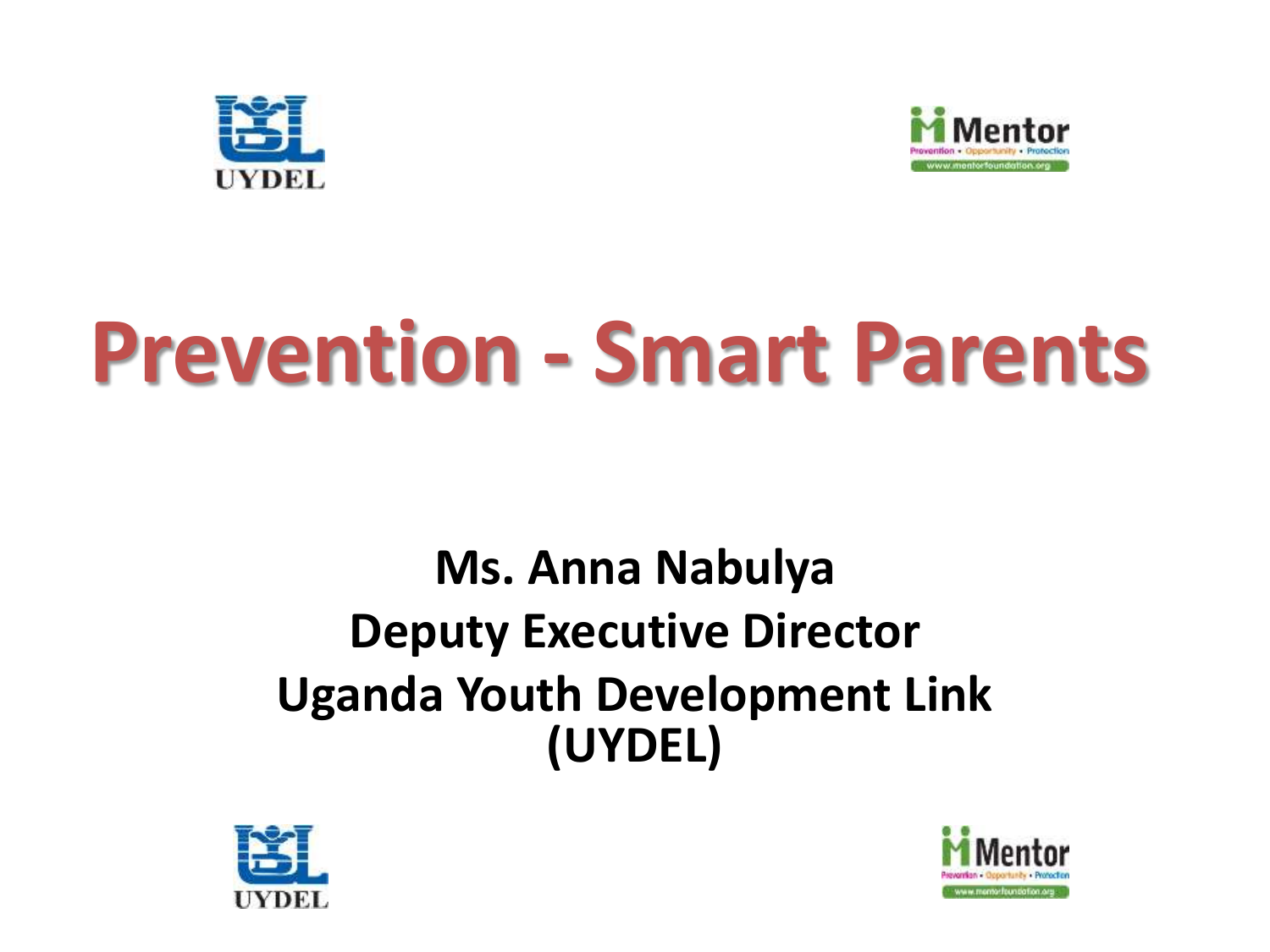# **Aims of the guide**

- **This guide aims to offer you, wherever you are, ways to prevent drug use (including Alcohol and Tobacco) by your children.**
- **Major focus is the use of clear, positive communication between you and your children**



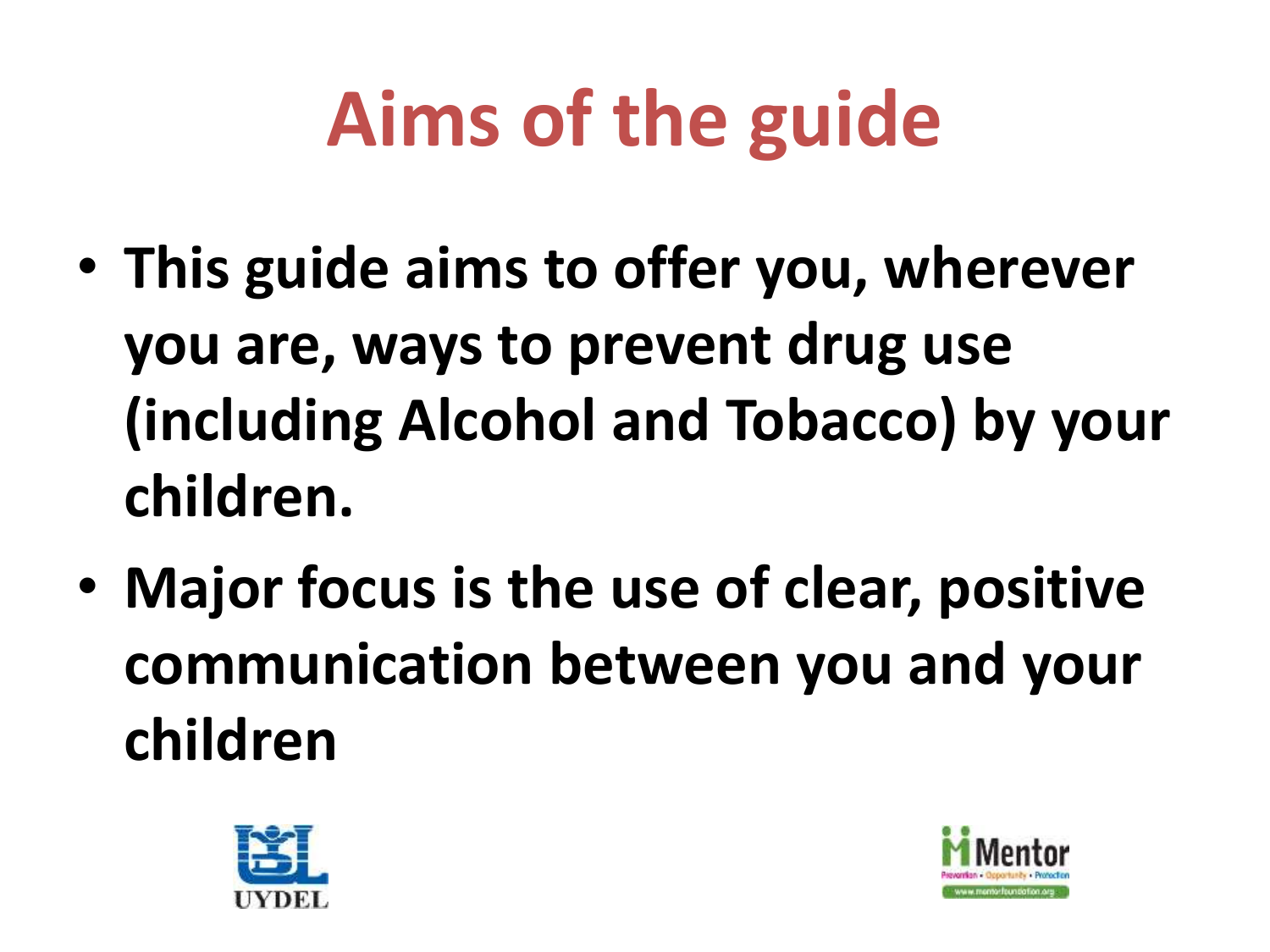## **Chapter 1: You are not Alone**

**This guide focuses on issues linked to youth drug use, including:**

- **Education about drugs and their dangers**
- **Understanding why some young people use drugs**
- **How to talk with your child or teen about drugs use**
- **Steps you can take if your child is already experimenting or using**
- **Strengthening your efforts to raise a healthy child by trying to help to prevent their involvement with drugs**



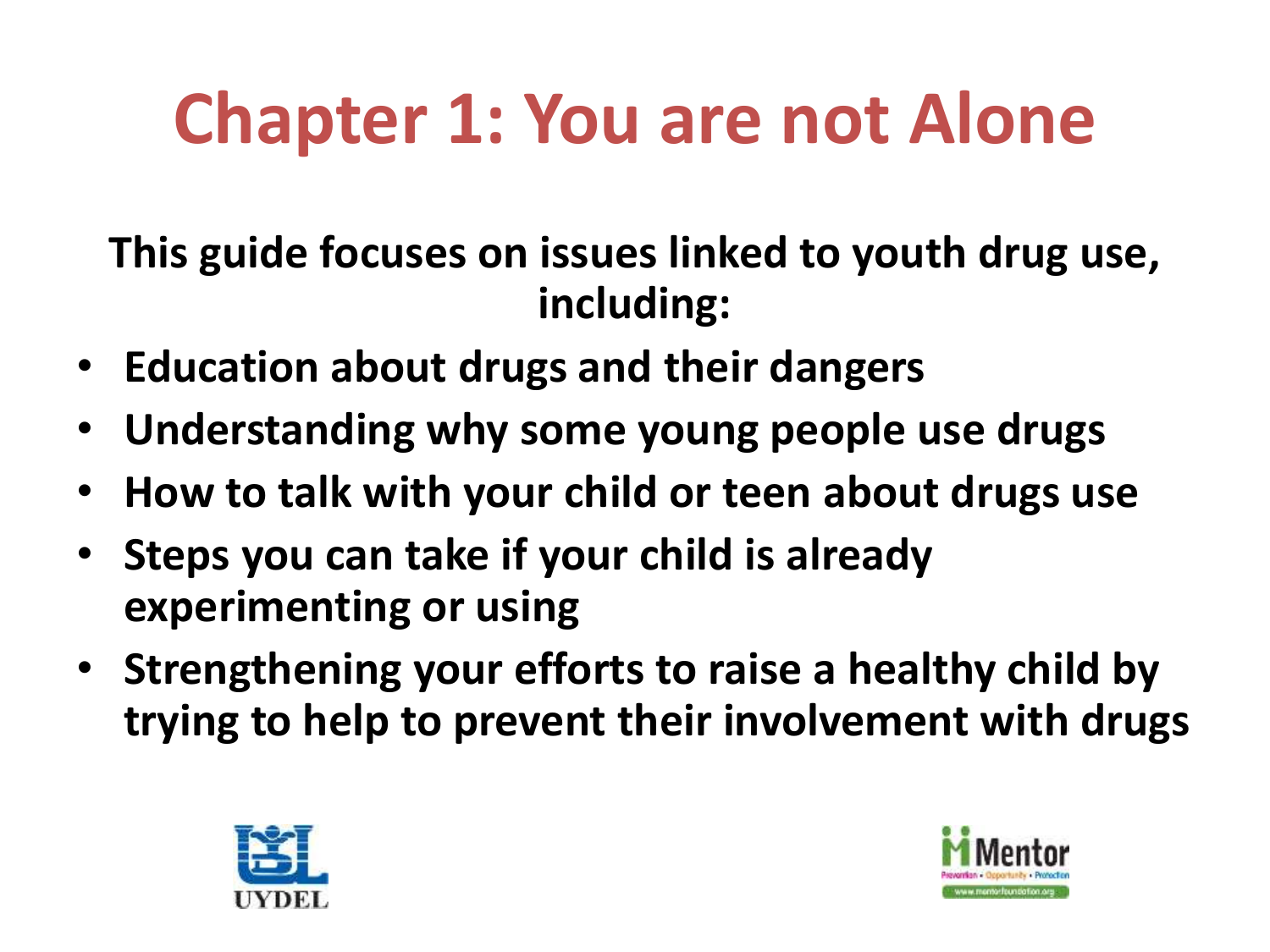

- **What are the things that concern you most about your children's behavior - either now or as you face the future? Make a list**
- **Ask a trusted friend or relative or neighbor the same question and compare your lists.**
- **Are you alone? Or do all of us have real concerns about what our children do and the way they behave?**

#### **Remember : YOU ARE NOT ALONE!**



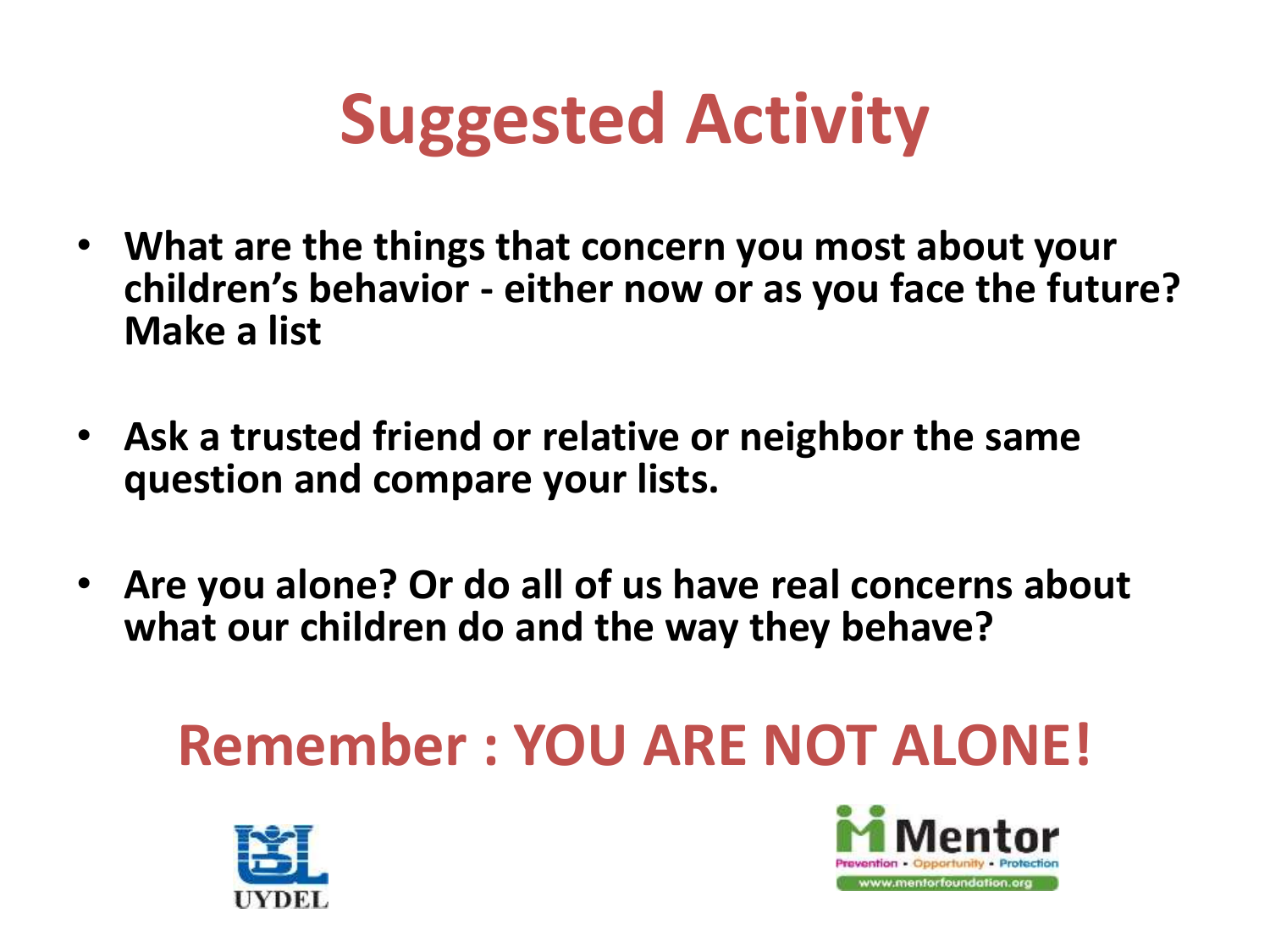#### **Chapter 2: Why Do Teenagers act the way they do?**

- **It is important to note that Teenagers do not grow in isolation: they are influenced by all that happens around them and this begins at an early age.**
- **Among the most important influences are: Parents, caregivers and family**
- **Other influences include: Genetics, imitation or modeling of behaviours of adults, TV stars, celebrities; and others arising from their perception and experiences/ social environment**
	- **"As search you need to be prevention-smart: Be the person you want your children to grow up to be."**



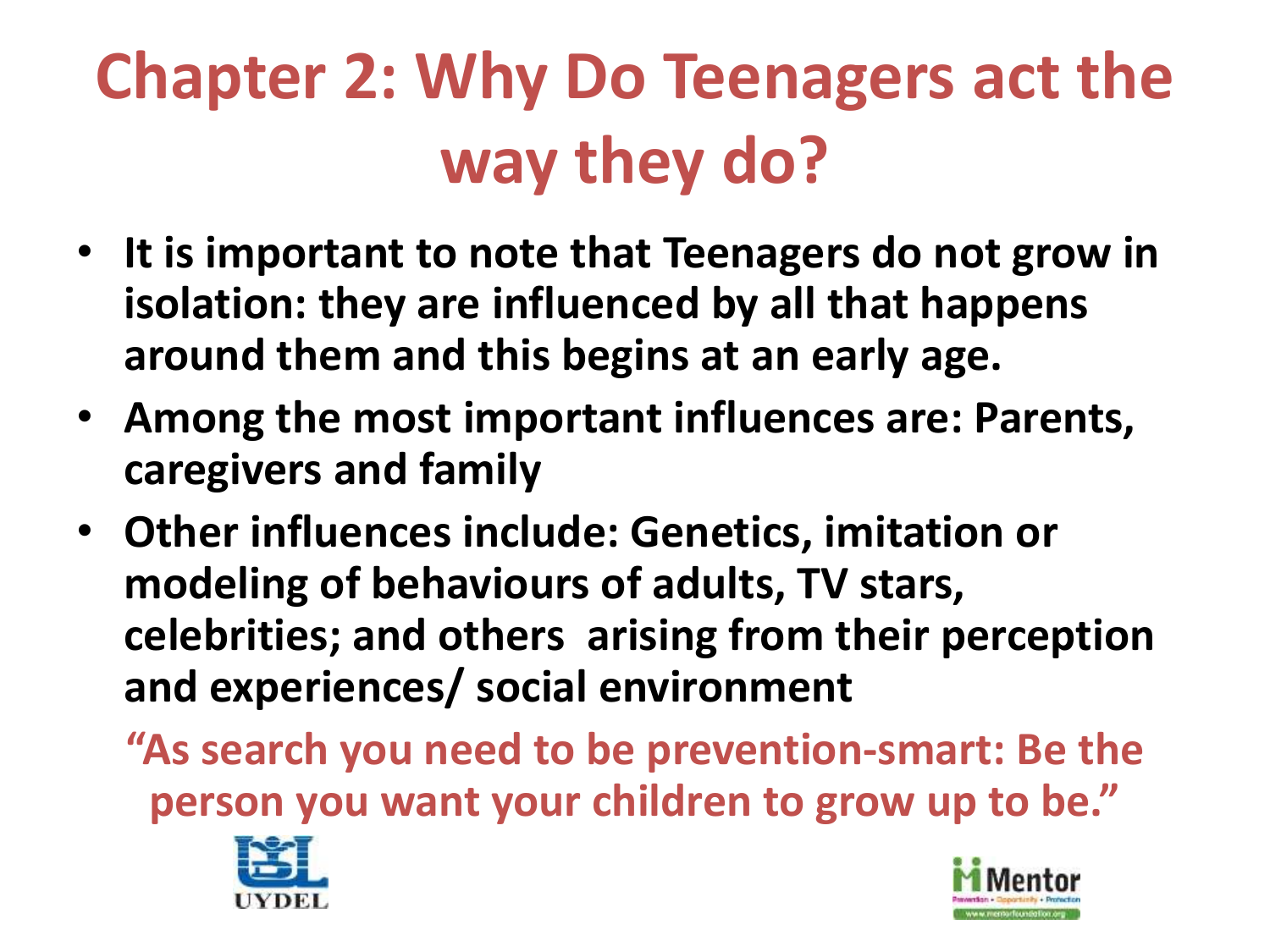### **Chapter 3: What you need to know about Drugs**

**This chapter provides an overview about drugs and their effects.**

**The word "drugs" means all street drugs, prescription drugs found in homes or that can be purchased illegally, non-prescription drugs, household products such as inhalants, drug substances, tobacco, and alcohol**



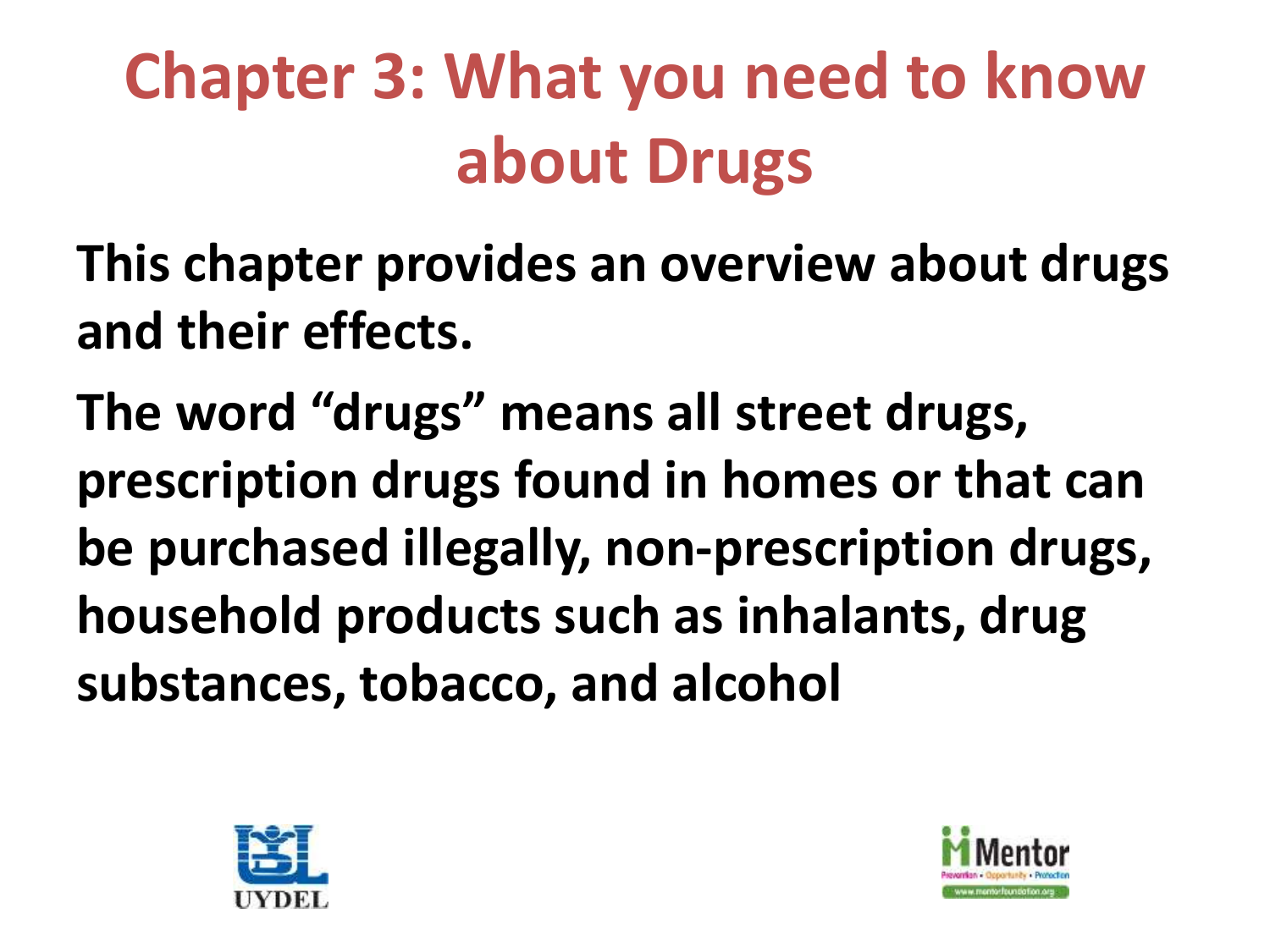#### **Chapter 4: What you need to know about Alcohol and Tobacco**

- **In this chapter, we present facts about the two of the most commonly used drugs by young people – Alcohol and Tobacco**
- **This chapter stresses the influence of parents and caring adults as role models for youth in promoting healthy attitudes and behaviours about alcohol and tobacco which are legally available in most countries and potentially harmful substances.**



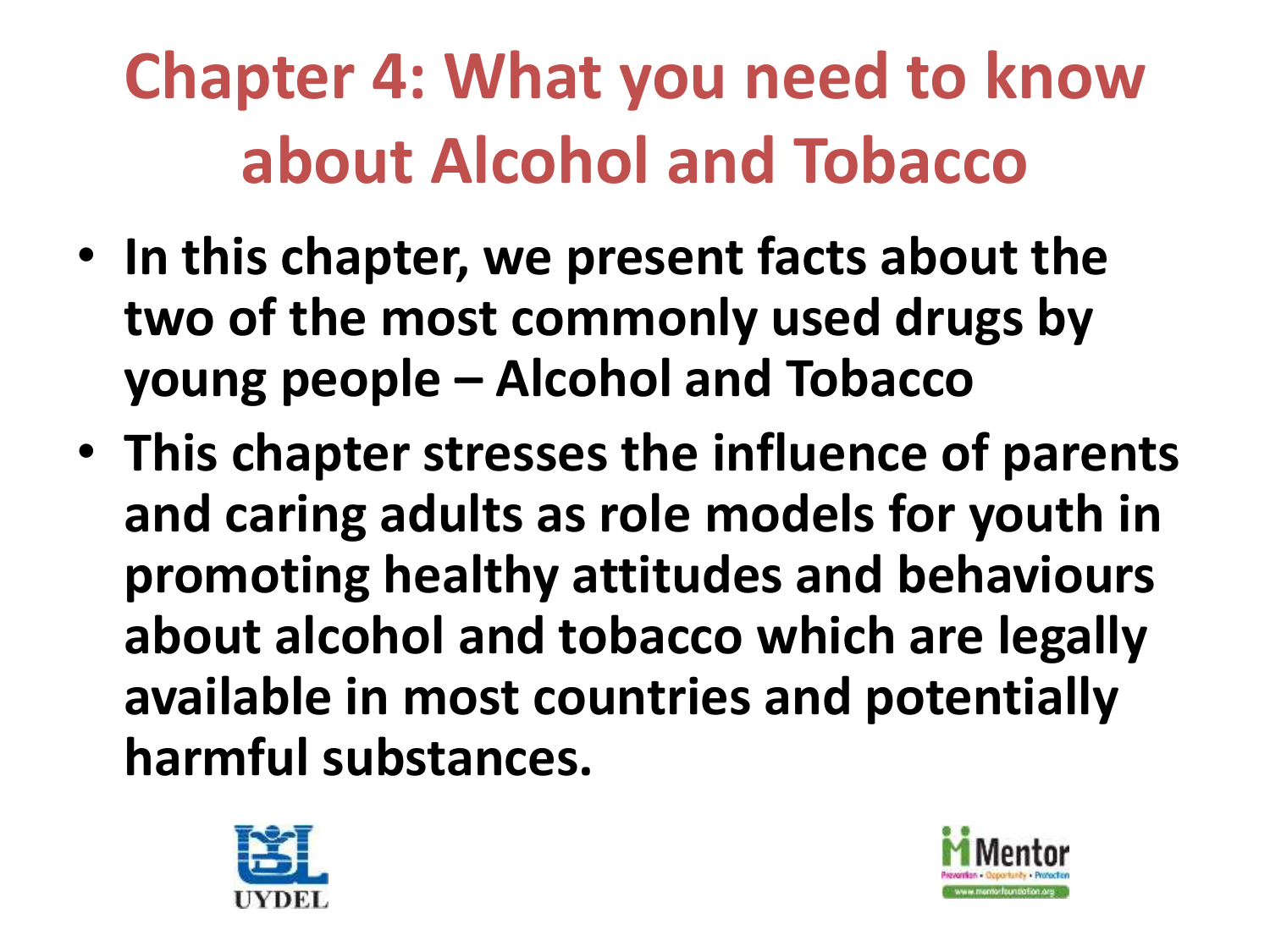#### **Fact Check**

**Do you know the facts about alcohol and teenagers?**

- **One of the first drugs your teenager is most likely to try is alcohol**
- **Yes, alcohol is a drug – not just a harmless substance**
- **Your teenager will likely get his first alcohol from an adult**
- **If your adolescent is like most, the first use of alcohol is likely to happen between the ages of 12-15 years**
- **Teenagers (and adults) can die from alcohol poisoning, even if they are not addicted.**

**It important therefore for parents to role model responsible drinking: This means not getting drunk in front of children, and not appearing that you need to drink everyday** 



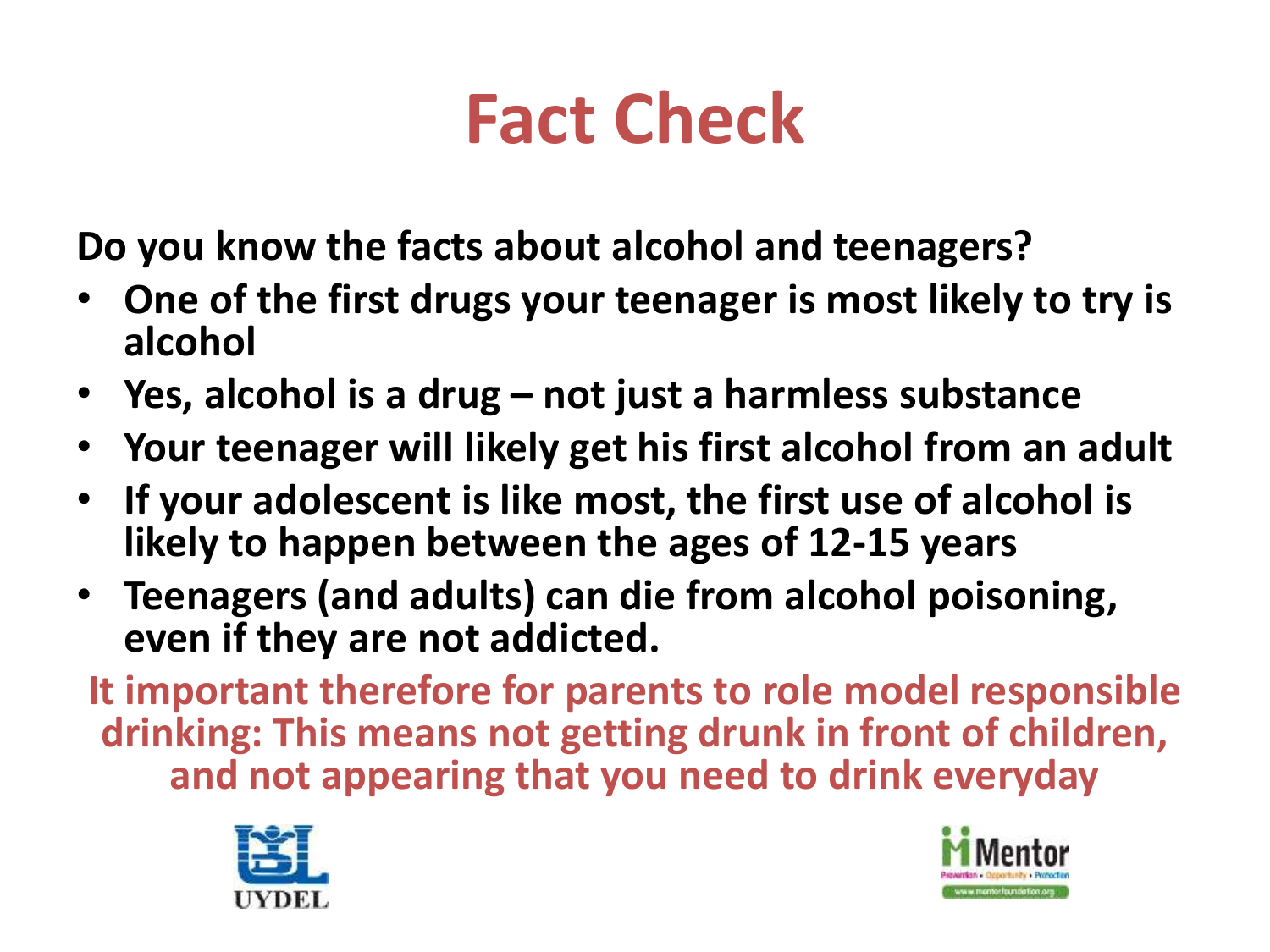#### **Chapter 5: What you need to know about Marijuana/ Cannabis**

- **Marijuana is a drug that many people use, some regularly with no apparent negative effects.**
- **However, it can trigger mental disorders, particularly for those who may be pre-disposed to have a mental illness.**
- **This chapter helps you learn how the use of marijuana can affect your child's memory, learning and performance of physical activities**



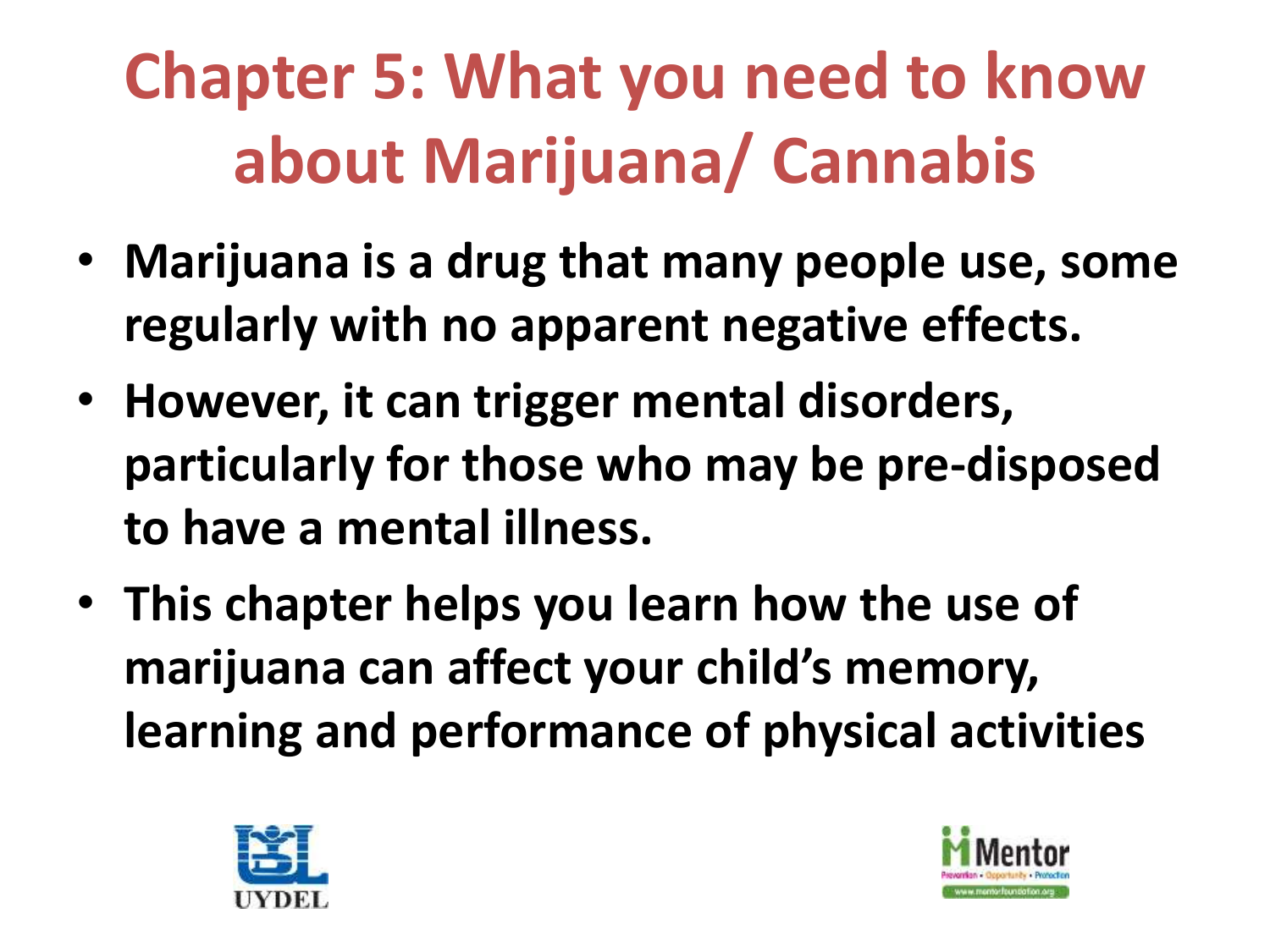### **Chapter 6: Why do some young people use drugs? (Risk Factors)**

**This chapter looks at some common factors that may lead a teenager to try drugs and why some continue use after he/she has started**

#### **Some of the reasons for use or trying include:**

- **To escape from problems**
- **Relief from boredom**
- **Seeking the high – which they say is pleasurable**
- **To feel more confident in social situations**
- **To fit in or to be cool**
- **Curiosity**



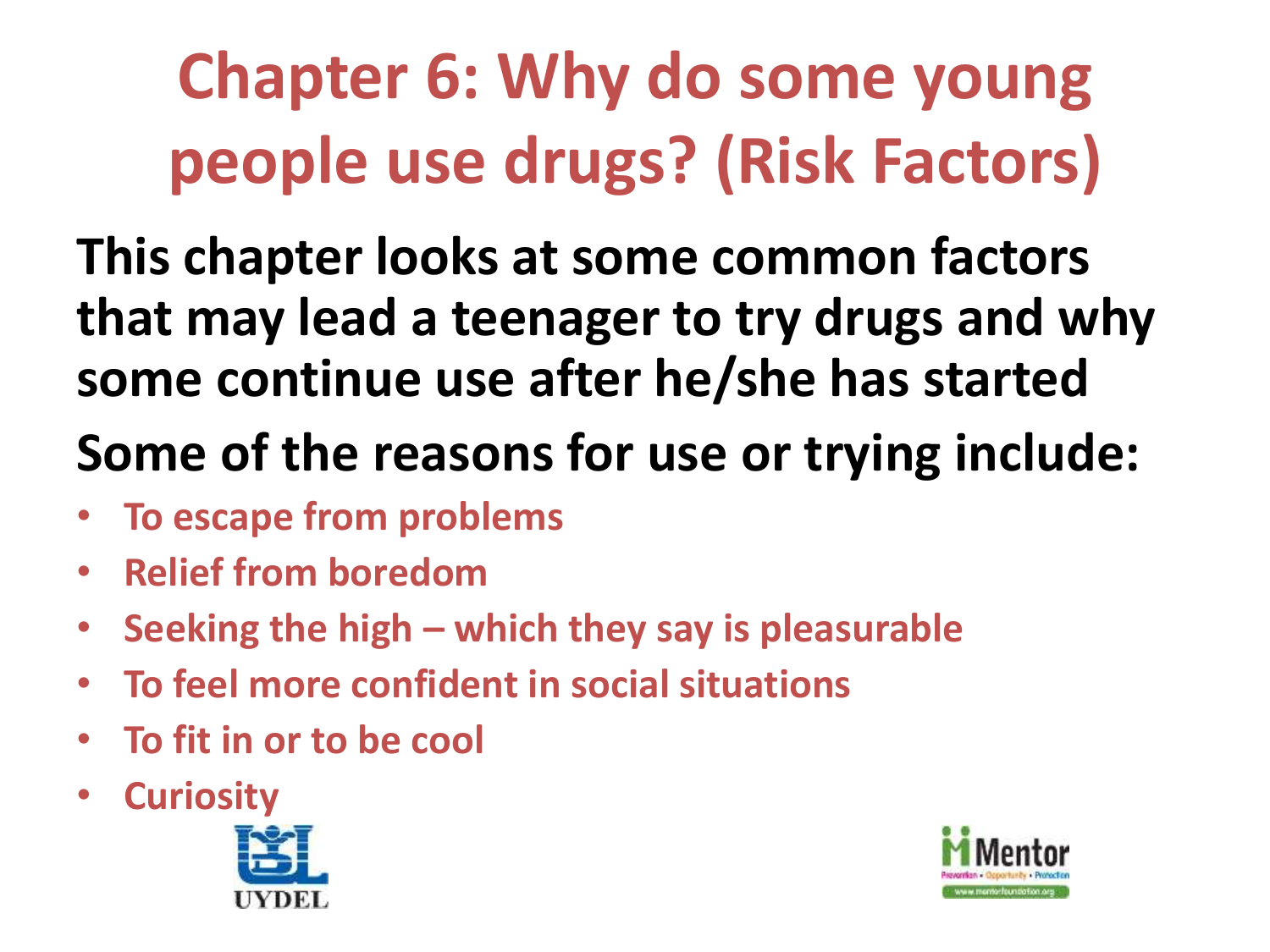## **Chapter 7: How do I protect my child from drugs? (Protective Factors)**

- **In this chapter we offer suggestions for how parents can decrease those "Risk Factors" that can influence young people to use drugs.**
- **We also focus on how you can encourage "Protective Factors" and help your child to make healthy choices and decisions to promote his or her safety and well-being**



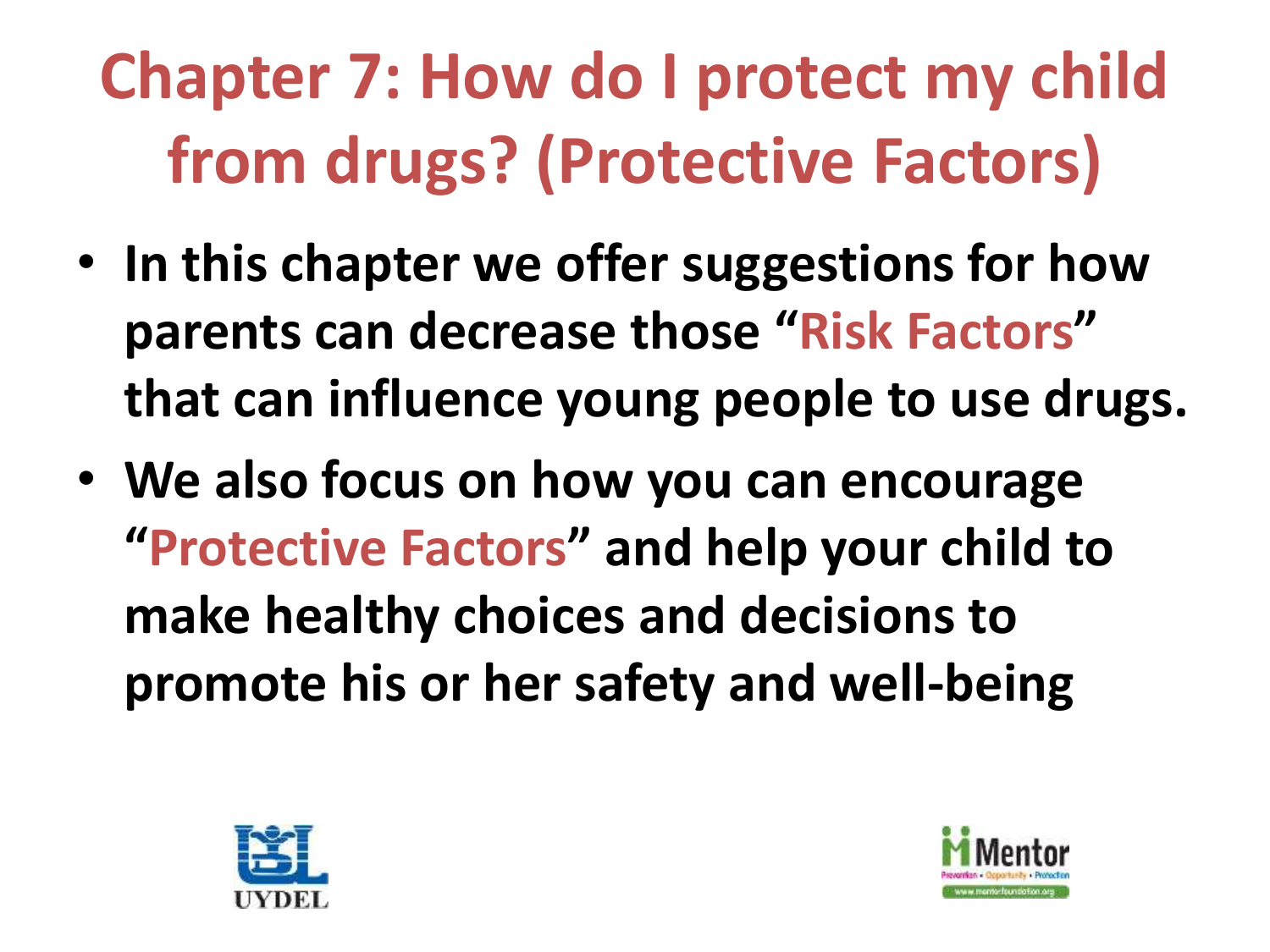### **Key Protective Assets that can help keep your child free from drugs**

- **Prevention-Smart Families**
- **Prevention-Smart at School**
- **Prevention-Smart Communities**
- **Prevention-Smart Relationships**
- **Prevention-Smart Values**
- **Prevention-Smart Child Confidence**



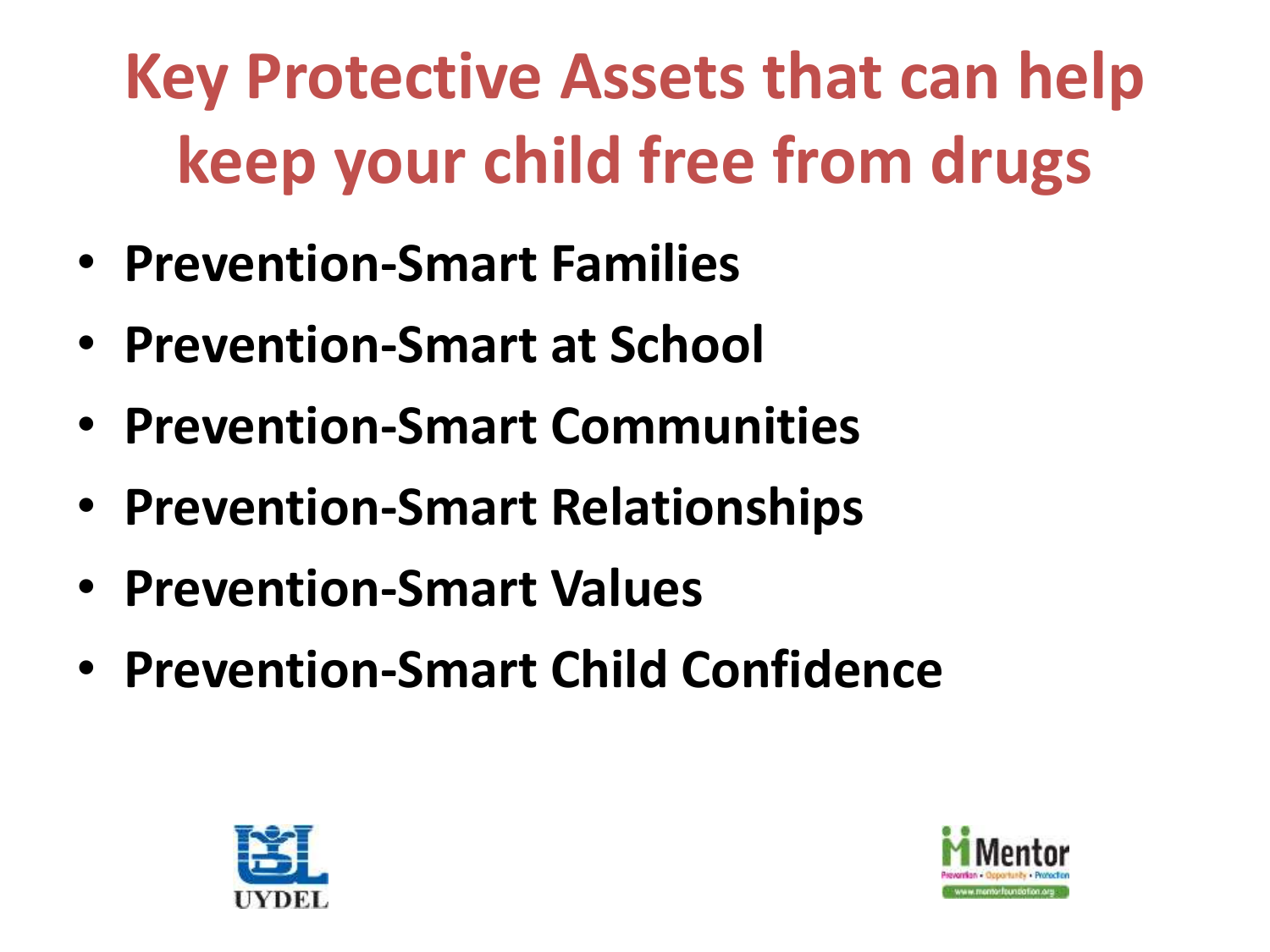## **Chapter 8: Communication, Discipline and Support**

- **This chapter helps you to strengthen communication skills, and refine how you discipline your child.**
- **It aims to help you learn how to discuss drug use with you child, and how to continue the discussion as he or she grows into young adulthood**



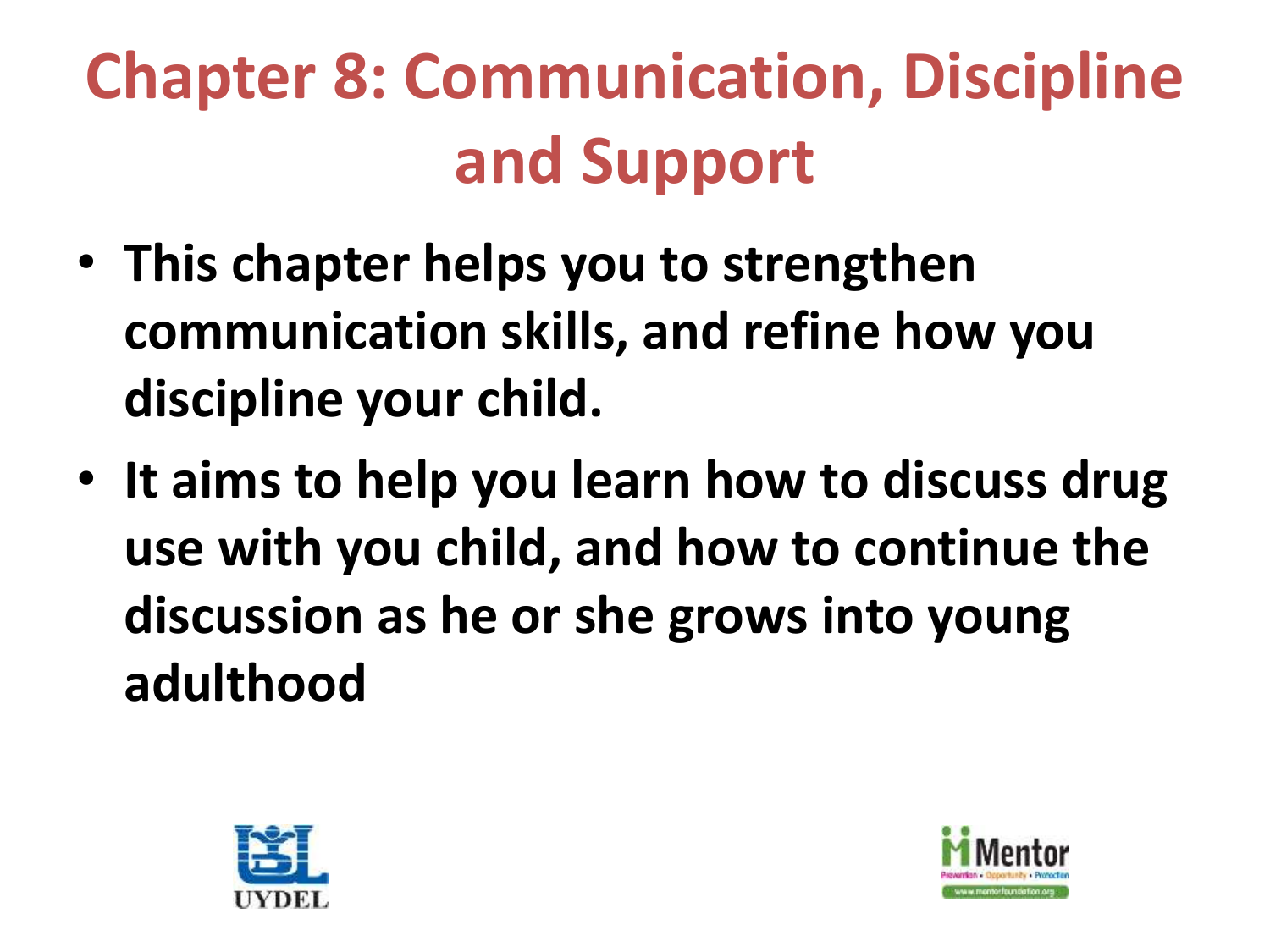#### **Effective Communication**

• **Practice speaking with effective communication skills. Practice what you want to say. Use sentences that start with the words;**

**"I think……", "I feel….", or "I want….", instead of "You should….." or "you must….."**

**For example: Instead of " Stop hanging out with your friends who smoke!" Try: "I do not want you to smoke, and when you are with your friends who smoke, I worry that you are influenced by them to smoke too."**



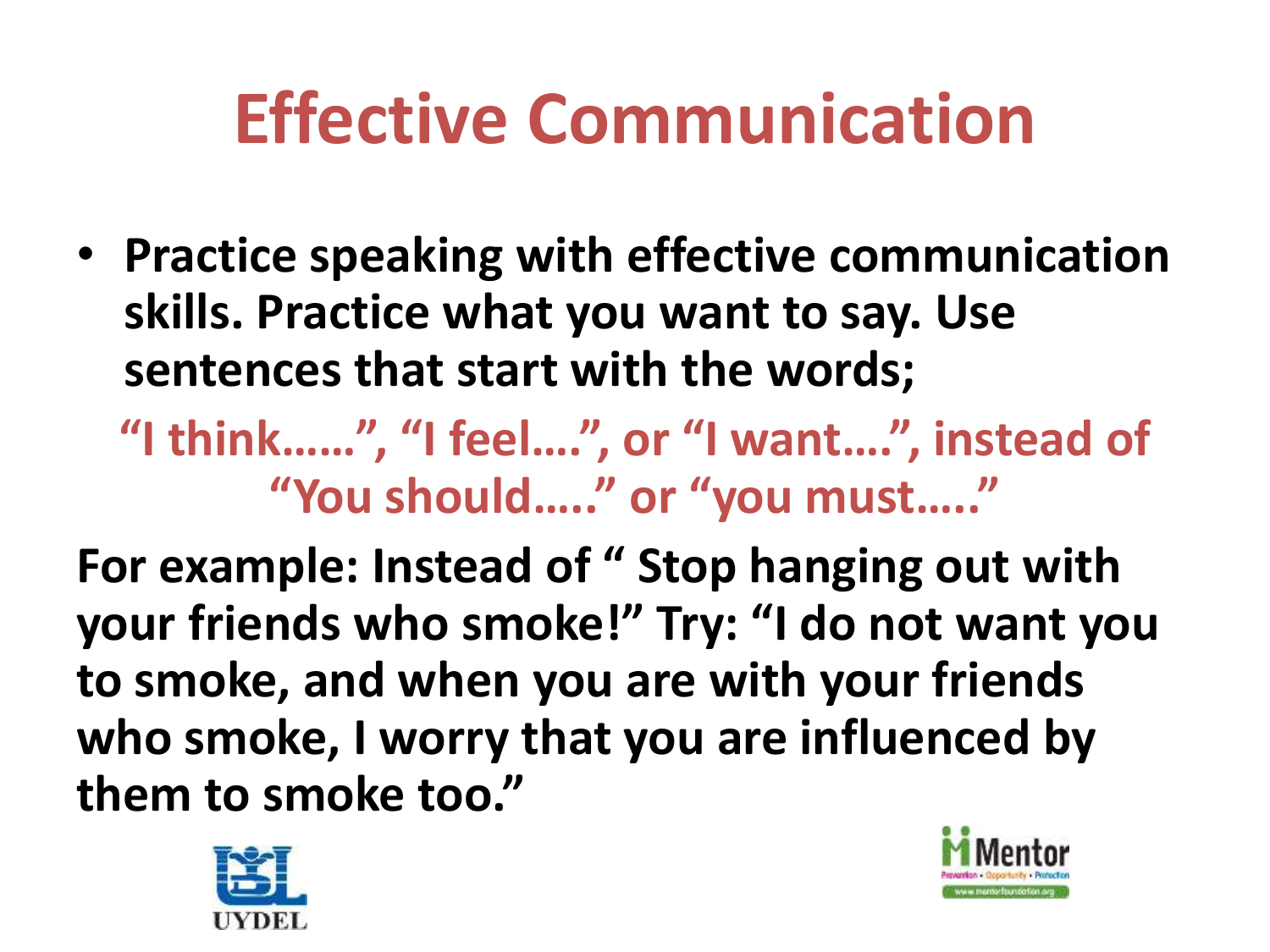#### **Chapter 9: Does Media make a difference?**

- **Advertisers spend a lot of money to influence youth.**
- **Children are exposed to media influences everyday**
- **Children can be influenced both negatively or positively by media they are exposed to.**
- **In some countries the media is used to educate people about the dangers of smoking**

**This chapter looks at the ways media may influence your child, then suggests ways you can reduce its influence on your child's behavior**



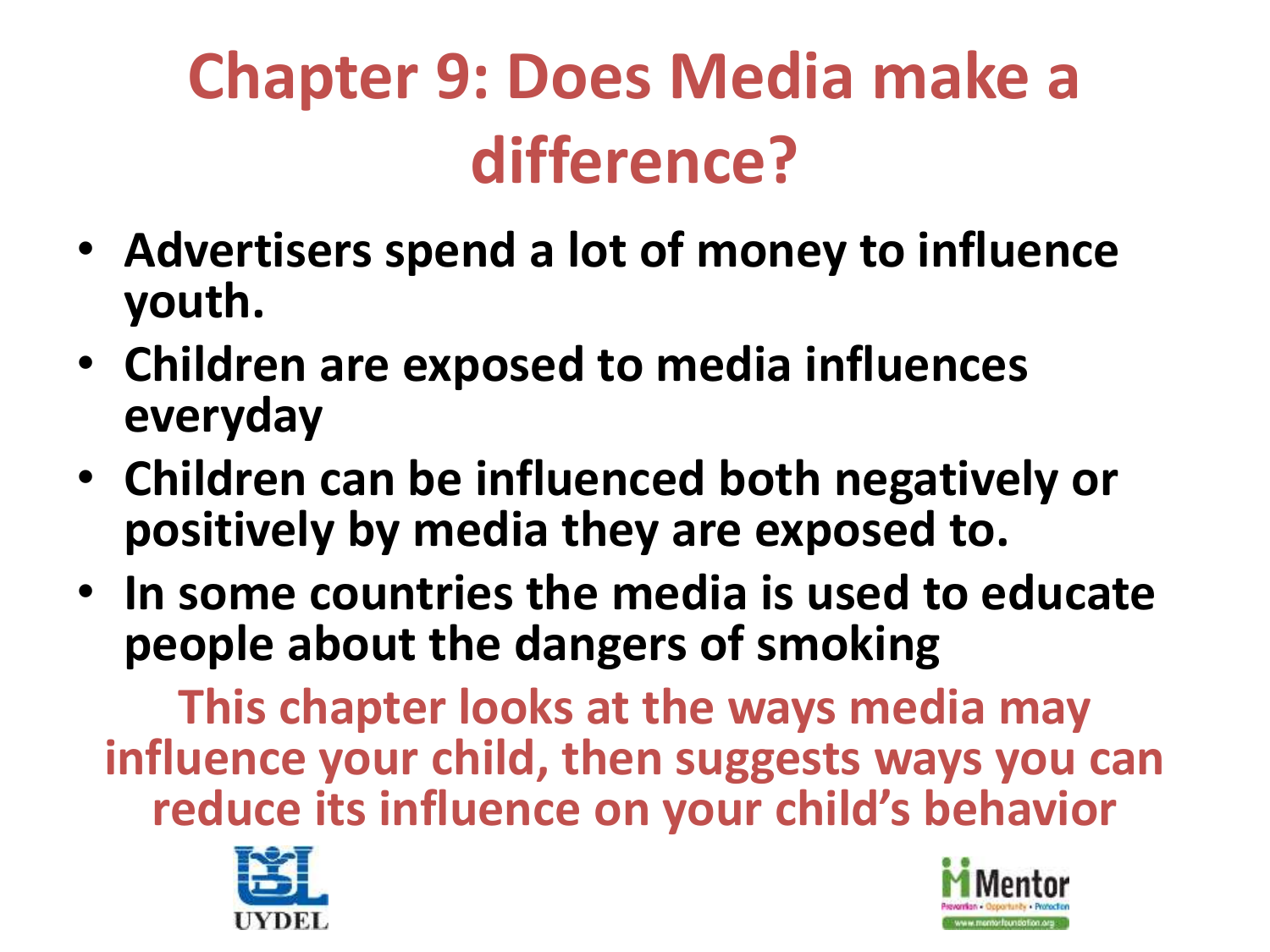## **Chapter 10: What to do if my teenager is using drugs**

- **Parents need to talk to children about their drug use**
- **Children who start using drugs at an early age are more likely to continue using, use more potent drugs, and to develop problems with their drug use**
- **Recognizing your own uncomfortable feelings about your child may actually help you understand some of what your child may be thinking when you have this conversation**
- **Remember that youth rely on parents or caregivers to keep them safe, even when their behavior suggests they don't need you for that anymore**



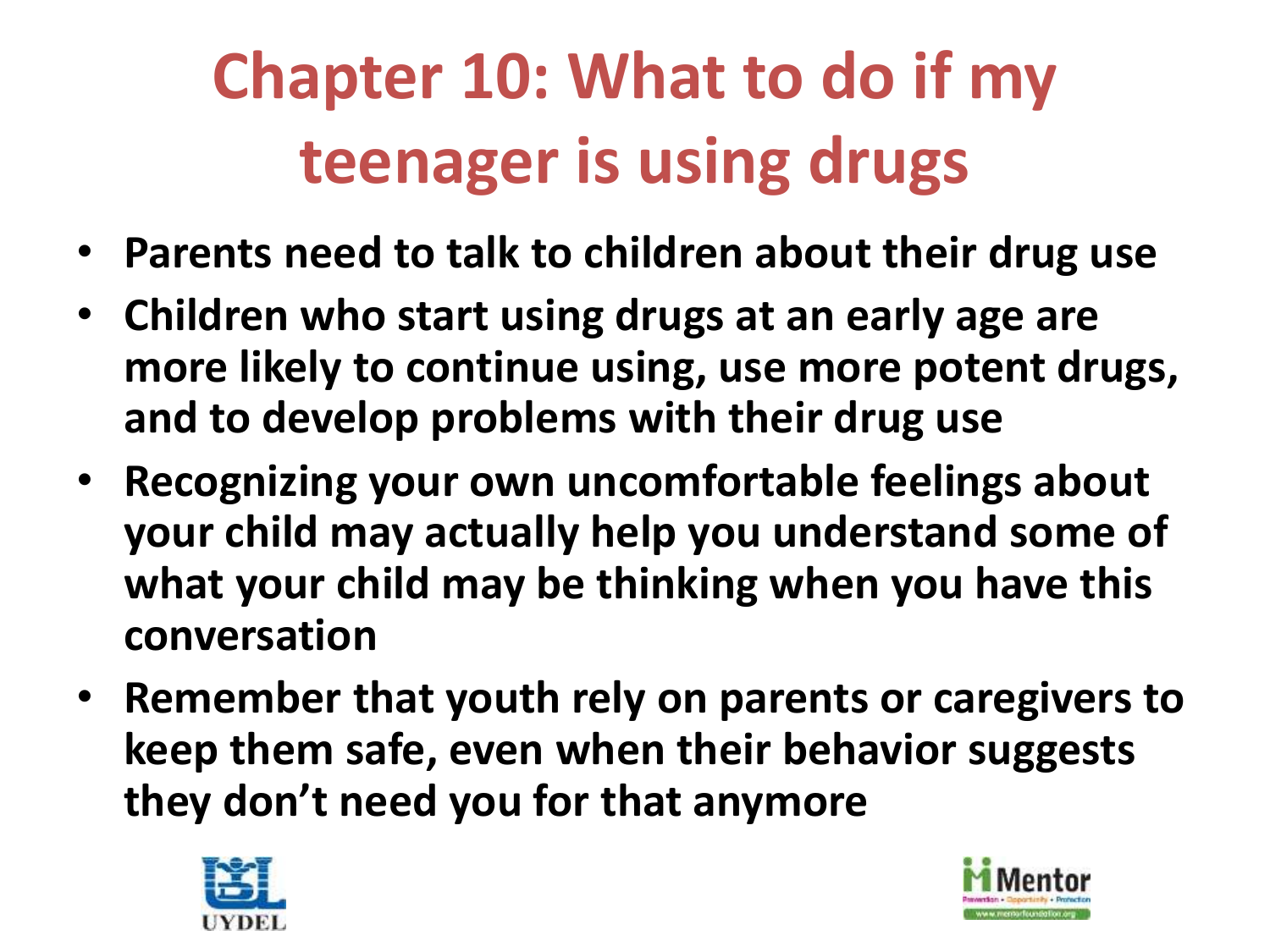#### **Additional Resources**

**This guide also provides you with additional resources that you can visit to learn more about Alcohol, drug and substance abuse and prevention and Parenting skills**